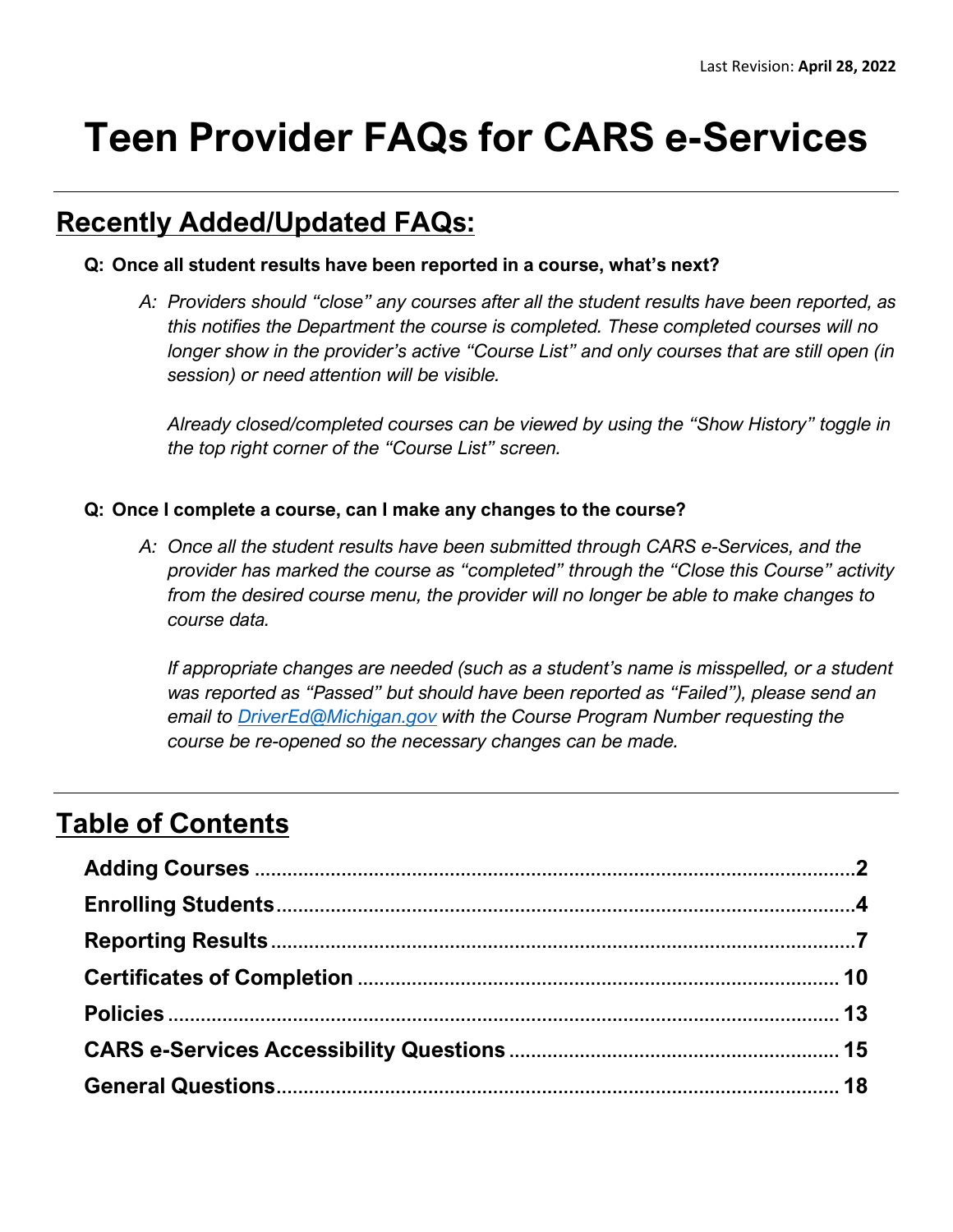# **Adding Courses**

- **Q: What about courses that are scheduled in May and June (2021), and the DES-101 Program Request reports were already mailed to the Department?** *(No longer applicable)*
	- *A: These courses still need to be entered into the CARS e-Services system and completed entirely through the new system. Courses that started prior to March 16, 2021 are the only exception to this.*

### **Q: Do our Course Program Numbers stay the same?**

*A: Providers can continue to use their previous unique course program numbering system as they did in the past, except for providers who are approved to administer virtual courses.* 

*If an approved provider holds a virtual course, the Course Program Number should include the word "VIRTUAL" at the end of the program number so it can be clearly identified as a virtual course.*

# **Q: I noticed I made a mistake with the Course Program Number (unique identifier). Can I change it after creating the course?**

*A: At this time\*, no. If the "Submit" button was used at the end of the "Add a Course" creation activity, the Course Program Number is locked and unchangeable.* 

*When creating/registering a new course in CARS e-Services, ensure the Course Program Number is correct before clicking the "Submit" button at the end of the activity. If the Course Program Number is incorrect on the final summary page (the number is also visible at the top of each page during the "Add a Course" activity), the user can select the "previous" button to go back to the beginning of the activity and correct it before submitting the course information.* 

*The Course Program Number is directly tied to every activity within that course, including the certificates of completion that generate when a student is enrolled. That is why it cannot be changed at this time, to avoid possible disassociation of course data if the unique identifier were changed from the original one issued.* 

*\*Our Department has requested having this be a changeable field in the future, but there is no timeframe of when that might be, nor a guarantee that it will be a possibility. If it is made changeable in the future, the FAQs will be updated.*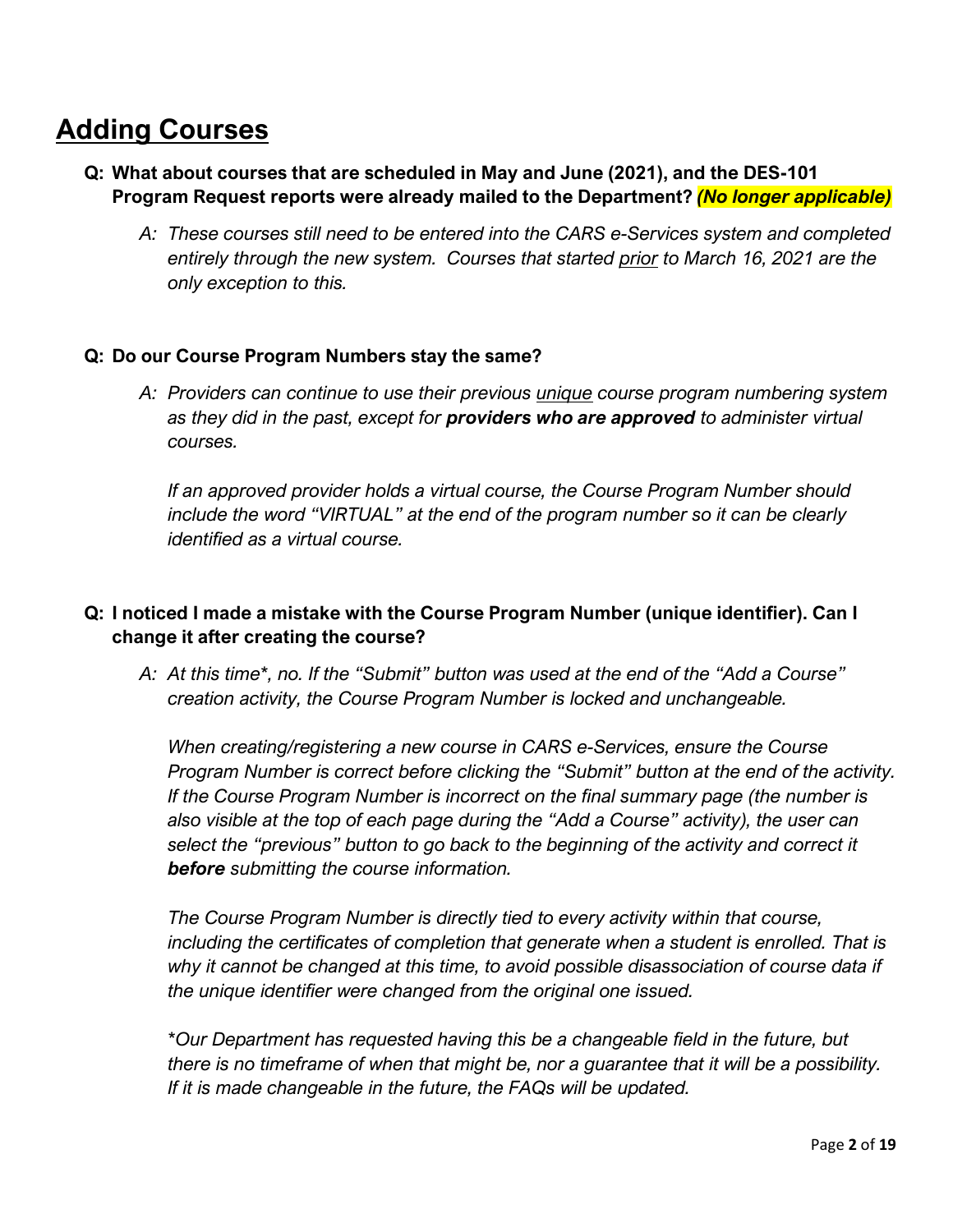# **Q: How far in advance can a provider add a course?**

*A: There is no limit to how far in advance a course can be created/added.*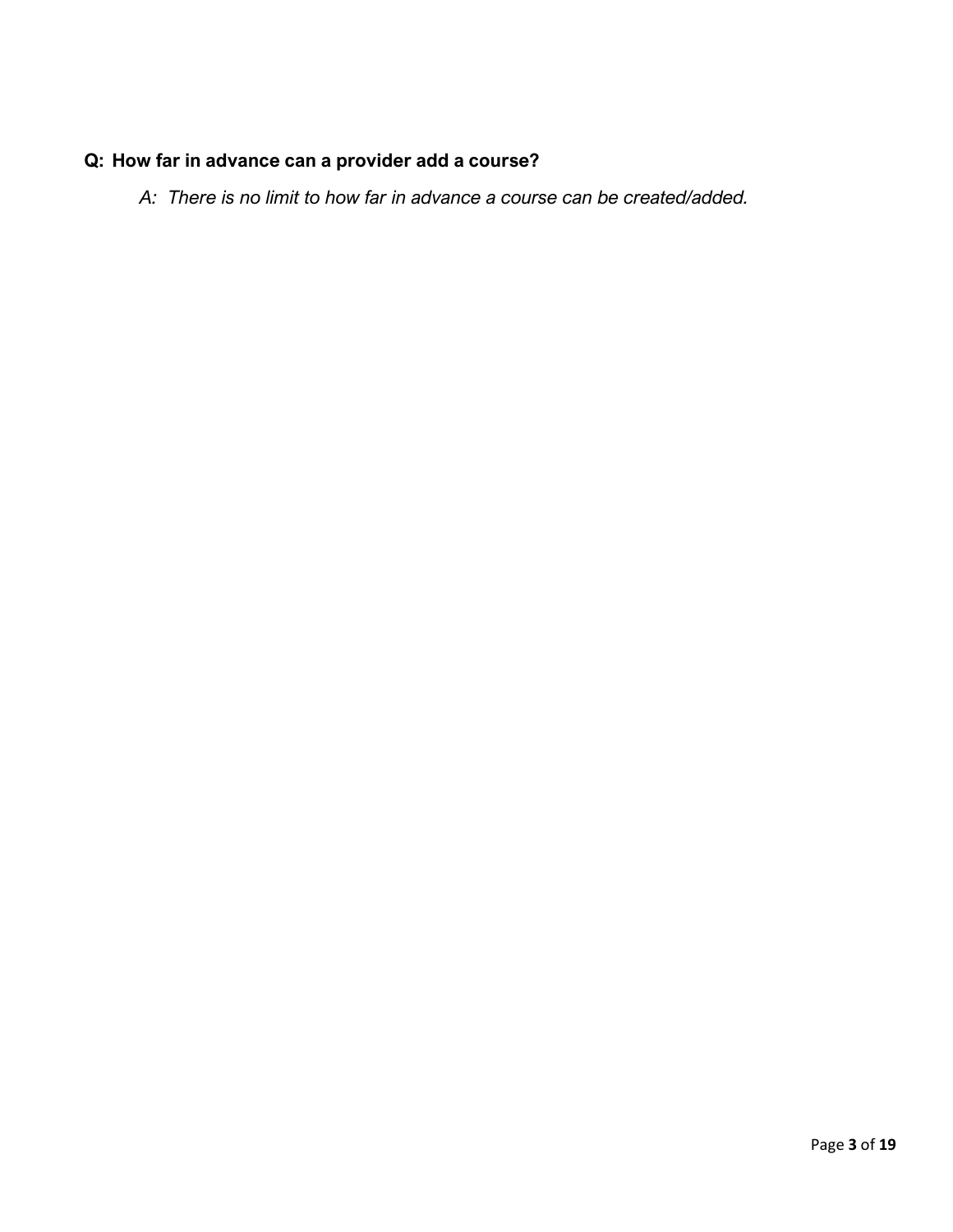# **Enrolling Students**

#### **Q: How does a provider add students?**

*A: Once a provider is logged into CARS e-Services and viewing the provider's registered course list, select the "Manage this Course" hyperlink for the desired course, and use the "Add Students" hyperlink to begin enrolling students.* 

*Please see this guide for more information: [Adding Courses and Students.](https://www.michigan.gov/documents/sos/DEP_-_Adding_Courses_and_Students_719154_7.pdf)* 

#### **Q: What if the student has no middle name?**

*A: The provider will leave the "Middle Name" field blank and check the "No Middle Name" box to confirm. Ensure no characters or spaces are entered in "Middle Name" field when the box is checked, as it will create an error message. Removing the character or space will resolve the error.*

*If using the available blank template Excel spreadsheet to upload students, the column "No Middle Name?" should be toggled to "True" to confirm the student has no middle name. If that is not done, once the spreadsheet is uploaded to CARS e-Services the system will simply require the user to check the "No Middle Name" box to confirm that the student has no middle name available.* 

*If a middle name was entered into the Excel spreadsheet, the provider does not need to toggle "False" as the system will not encounter an error when it is uploaded since a middle name is present.* 

# **Q: Do we need the driver's license number for Segment 2 students, or can we add this after class has started?**

*A: Providers will need the student's "Driver's License Number (DLN)" and "Date of Birth (DOB)" when enrolling students in a Segment 2 course, which should be done before the first class commences. A provider cannot enroll Segment 2 students without these two items.*

*If the user receives an error of "student cannot be found", either the DLN or DOB (or both) are incorrect. Please ensure the correct information is entered.* 

*If the user receives an error of "student is not eligible," then the student has not held a Level 1 license for the minimum 3 months as required and will have to attend a later course when they have met that requirement.*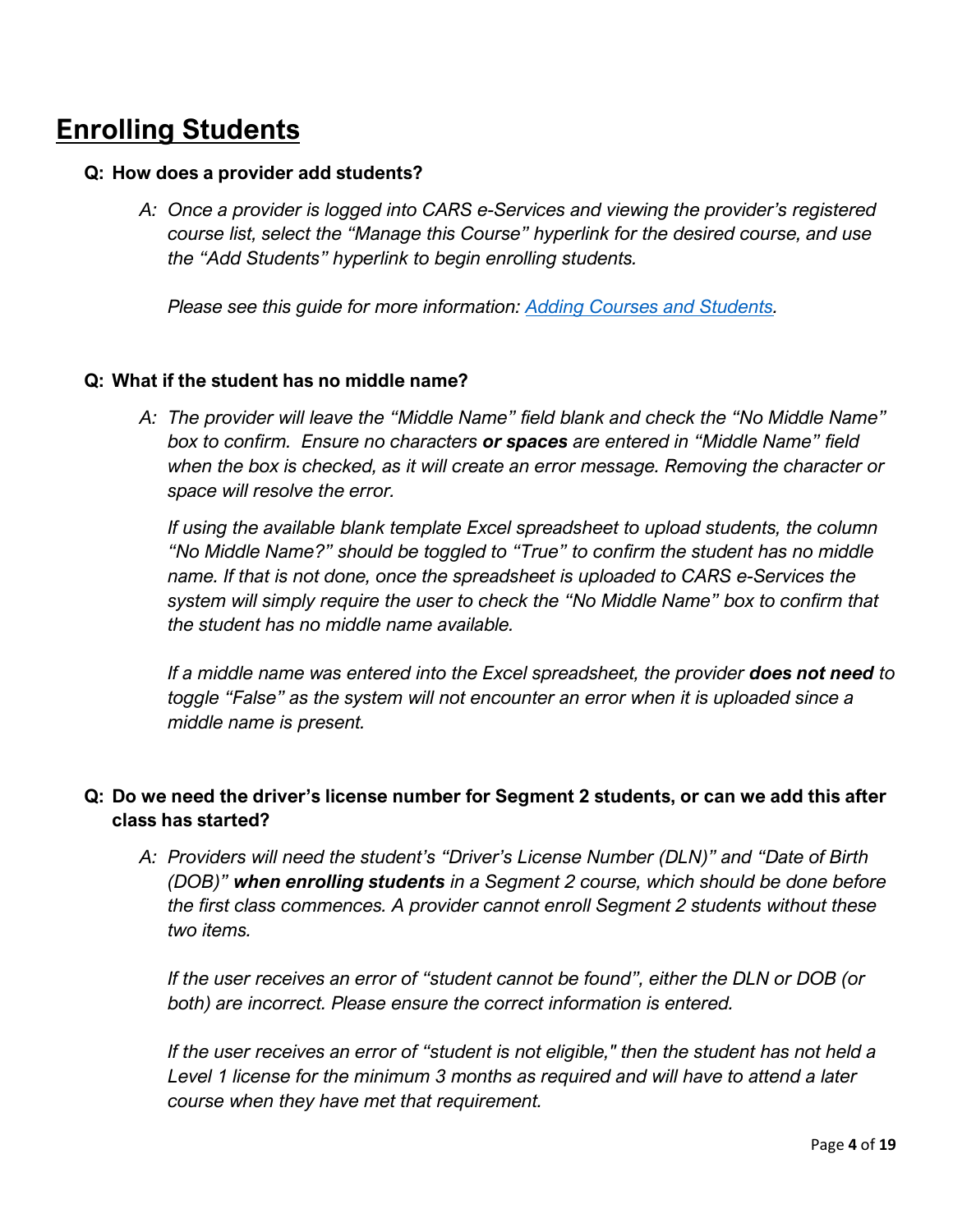*The system imports the student's information automatically (name and address) once it validates the entered data. This information is visible by selecting the "View Enrolled Students" hyperlink within the desired course. Note: there is a minor issue with the 'return to previous screen' hyperlink in the top left corner when viewing the enrolled student list, that will return the user to the starting point of the provider account screen instead of the previous screen. A fix has been requested; however, we do not have a timeframe as to when this may be completed nor is there a guarantee. If it is fixed, we will update the FAQ's accordingly.*

### **Q: For Segment 2 students, is their license number on their Level 1 permit?**

*A: Yes, the Driver License Number (DLN) is displayed on the new Graduated Driver License hard card.*

### **Q: What is the deadline to enroll students?**

*A: Providers are required to enroll students into CARS e-Services no later than the day of the first class to ensure that the student is eligible to enroll in the Segment 1 or Segment 2 course.* 

# **Q: I made a mistake with the student's name or address (Segment 1), how do I modify their information.**

*A: There is no way to "fix" a student's information if it was entered incorrectly as it creates a certificate as soon as the provider enrolls the student which cannot be changed. Therefore, if a mistake is made with a student's name or address, the provider will need to "remove" the student from the course and re-add them with the correct information.*

## **Q: Entering students takes too long and the system times out before I finish typing all the data, or I get a phone call and change screens and lose all the students I have entered at that time. Is there a save button?**

*A: There is not a save button per se; however, the user can finish entering the student row they are currently on and then select the "Next" button to get to the validation screen and select the "Submit" button to upload the students that have been entered up to that stage. All those students will be "added" to the course once the "submit" button is selected.*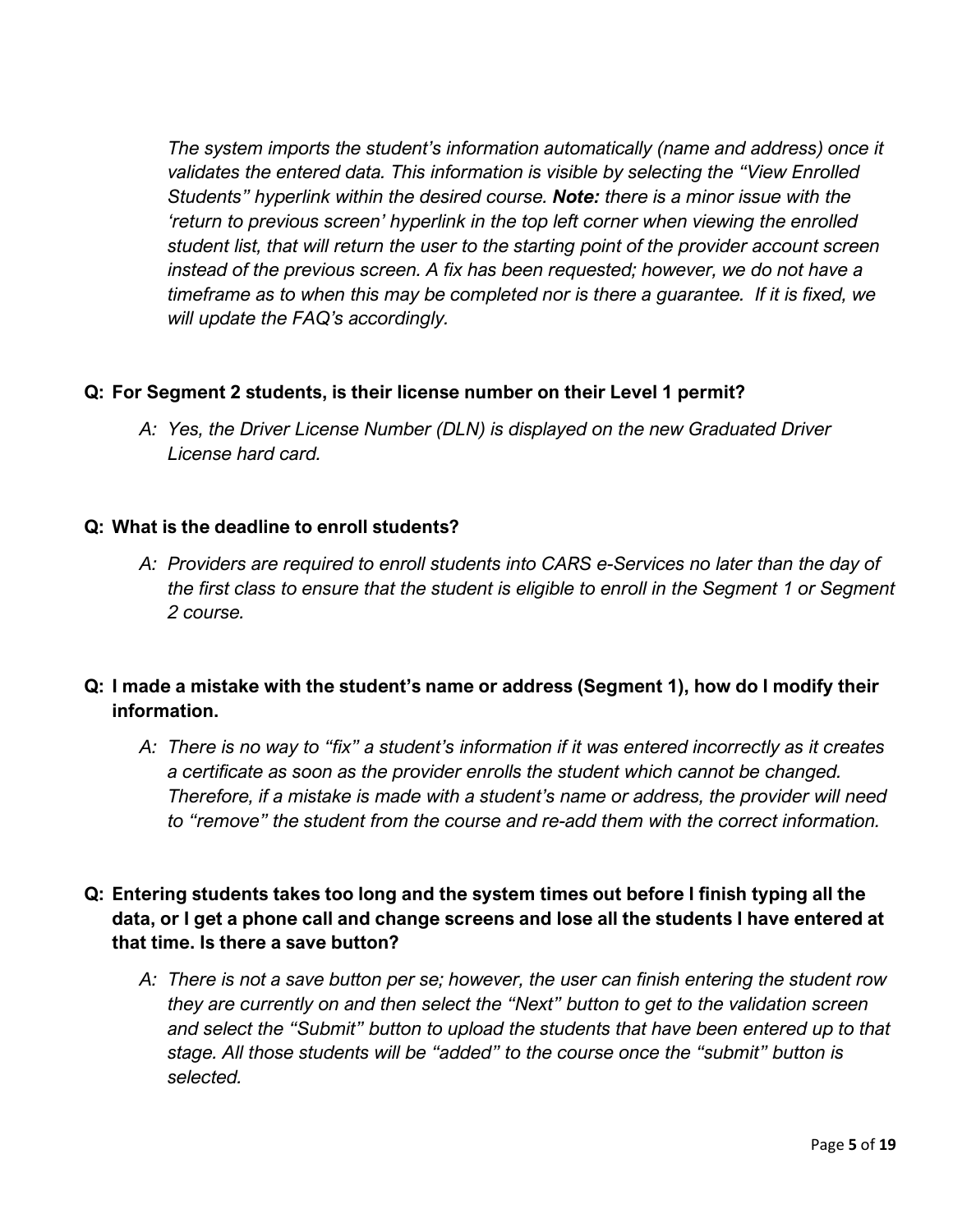*Note: All the students do not have to be entered in one go, as one student can be entered at a time (as soon as a signed contract is obtained, for example).*

*Another option is to prepare the student information offline, by downloading both the Excel "blank templates" spreadsheets for Segment 1 and Segment 2 courses (available from the "Add a Student" activity). It is recommended to save copies of these blank templates and name them as the Course Program Numbers to easily identify them. Providers can then enter student information into these Excel spreadsheets at their own pace, saving whenever a distraction occurs so that no data is lost, and as a bonus the provider will now have an additional offline record of the enrolled students.*

*Once the Excel spreadsheet has been saved and is ready to be added to the course, the provider can log into CARS e-Services and select the "Upload Spreadsheet" button to locate that course's Excel spreadsheet on the provider's computer and transfer the student information into CARS e-Services in seconds.*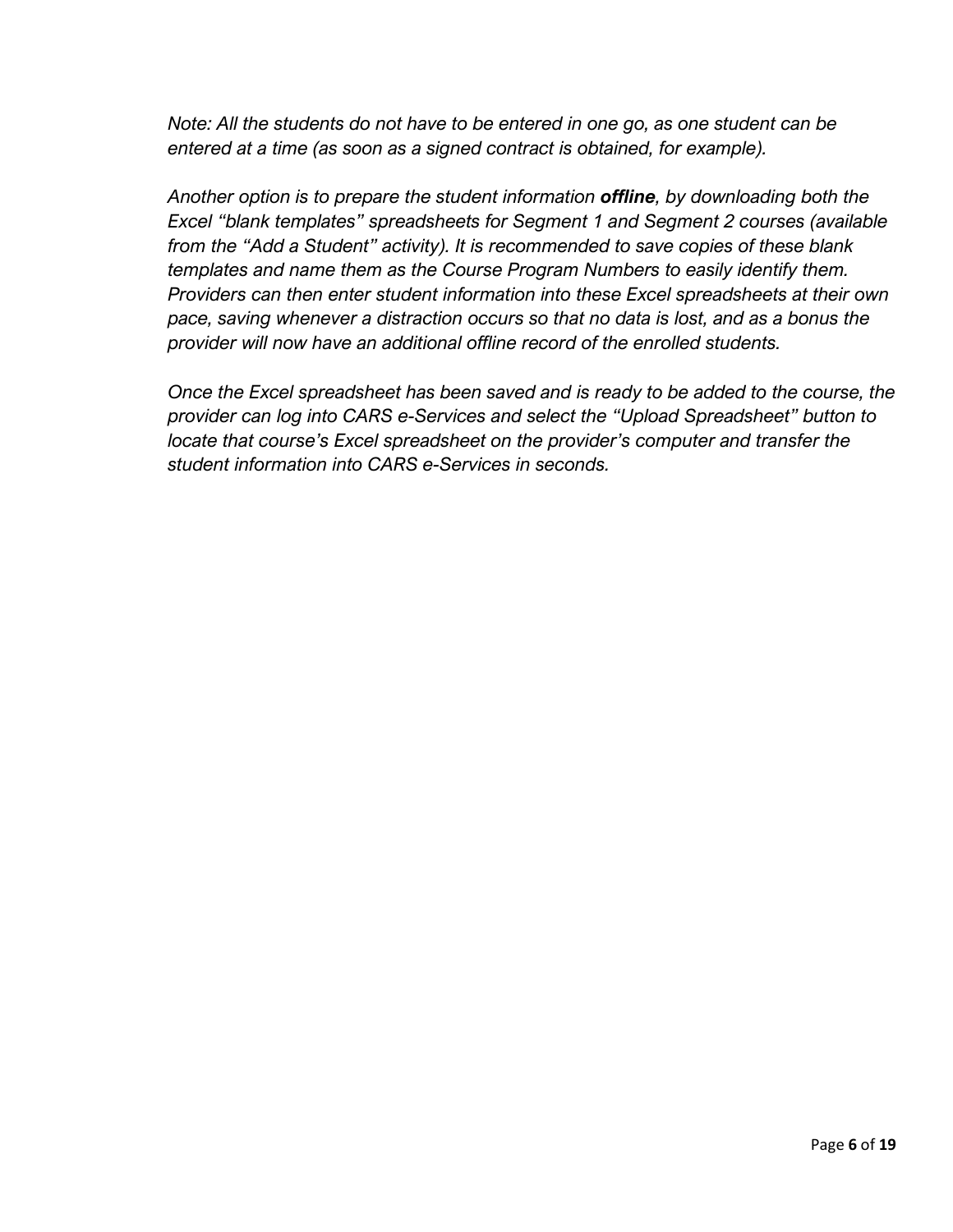# **Reporting Results**

- **Q: Do the results for the course have to be reported for all the students before any certificates can be printed? Can students who have completed the course before the remaining students receive their certificates, or do all students have to receive the certificate at the same time?**
	- *A: Not all the enrolled students' results have to be reported before Certificates of Completion can be printed. If an individual student completes all the required course components (classroom/final exam/BTW) before the rest of the class finishes, the provider can report that student's individual results into CARS e-Services and print their "Passed" certificate (the certificate will have the "Completion Date" populated). This does not impact the teens who have not yet completed the course, as the next time the provider accesses the "Report Student Results" activity, only the students who have not had their results reported yet will remain in the activity.*

*Note: certificates can also be pre-printed before a student completes the course (see FAQ in "Certificates of Completion" section below for more information on pre-printing.)* 

### **Q: When do student results have to be reported in e-Services?** (Updated March 7, 2022)

*A: The results for each student must be reported no later than 10 days after that student completed all components of the course, but the sooner the better, especially for Segment 2 students.* 

*Once a Driver Testing Business reports the teen has successfully passed their driving skills test in CARS e-Services (and they're 16 years of age with no driving convictions), the teen will NOT automatically upgrade to their GDL Level 2 license unless the Driver Education Provider has also reported the Segment 2 "passing" result in CARS e-Services.*

# **Q: What happened to the Segment 1 Behind-The-Wheel (BTW) columns when reporting student results?** (Updated August 11, 2021)

*A: The "BTW Result" and "BTW Completion Date" columns from the reporting Segment 1 student course results activity have been removed. They have been consolidated with the "Classroom" columns and re-titled to "Course Result" and "Course Completion Date" to streamline and simplify the process for providers. Therefore, once a student successfully completes all components (Classroom/BTW/Final Exam) of the Segment 1 course (or fails one component) providers will report the course result for that student.*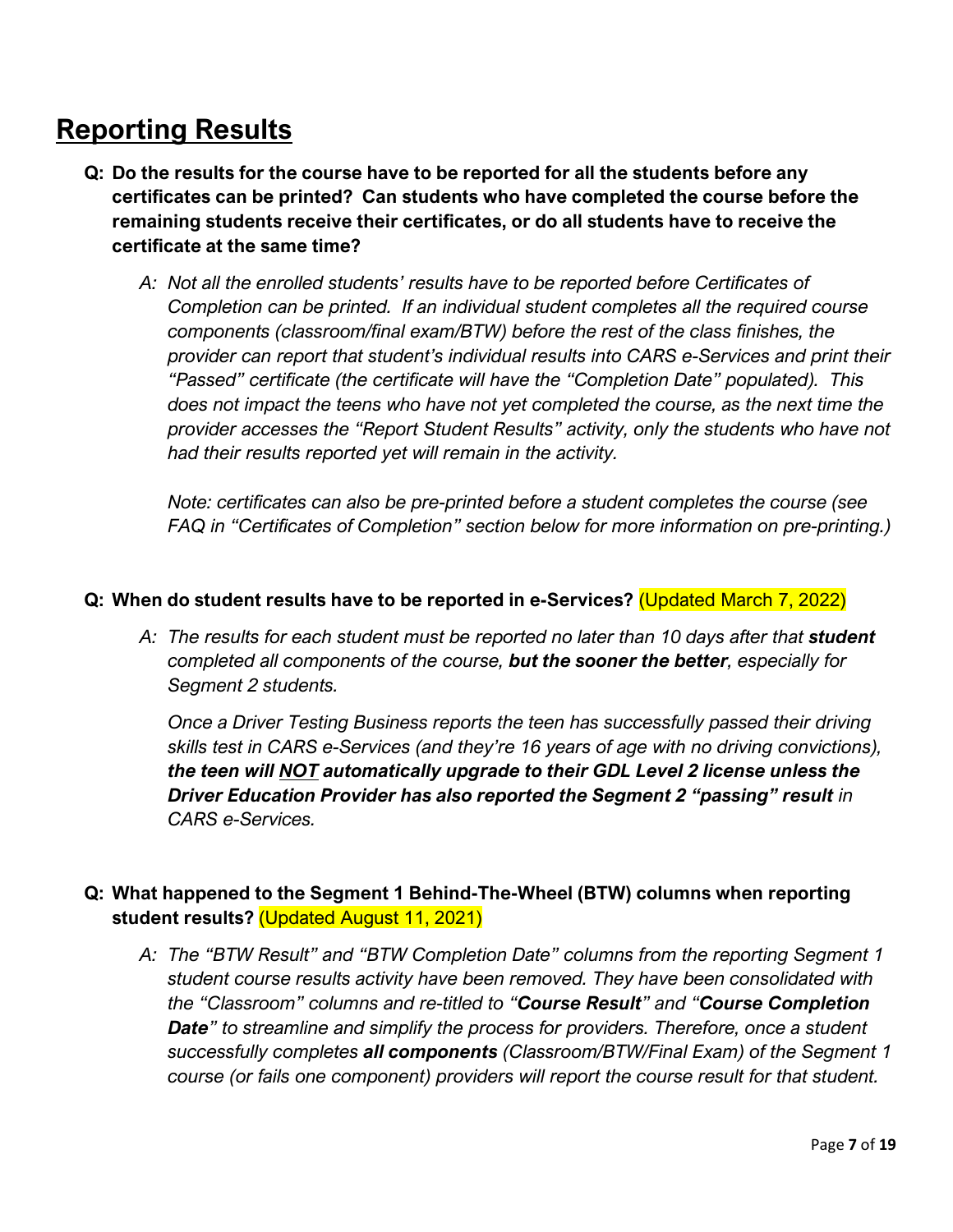*Note: BTW pass/fail totals for the year will still need to be reported on the Year End Reports that are sent in December.*

### **Q: When do we report a student as "Incomplete" versus "Failed"?**

*A: "Incomplete" would be reported when a student was unable to complete the course requirements during the allotted timeframe of the course (for example stopped coming to class, were sick/injured and could not complete the BTW etc.) and would therefore have to enroll in another course at a later date.*

*"Failed" would be reported if the student was unable to successfully pass the knowledge test within three attempts, or was unable to adequately demonstrate a required skill during the BTW assessment.*

### **Q: How does the Secretary of State (SOS) know if the student completed the course?**

*A: The SOS (or Driver Testing Business) does not know if the student successfully completed (or did not complete) the course until the provider reports the results into CARS e-Services. Therefore, if the provider opts to pre-print certificates (see FAQ in "Certificates of Completion" section below for more information), ensure the results are entered as soon as possible to eliminate any possible issues or discrepancies once the student appears at a SOS branch office (Segment 1) or to a Driver Testing Business (Segment 2).*

# **Q: Once all student results have been reported in a course, what's next?** (Added April 28, 2022)

*A: Providers should "close" any courses after all the student results have been reported, as this notifies the Department the course is completed. These completed courses will no longer show in the provider's active "Course List" and only courses that are still open (in session) or need attention will be visible.* 

*Already closed/completed courses can be viewed by using the "Show History" toggle in the top right corner of the "Course List" screen.*

### **Q: Once I complete a course, can I make any changes to the course?** (Updated April 28, 2022)

*A: Once all the student results have been submitted through CARS e-Services, and the provider has marked the course as "completed" through the "Close this Course" activity*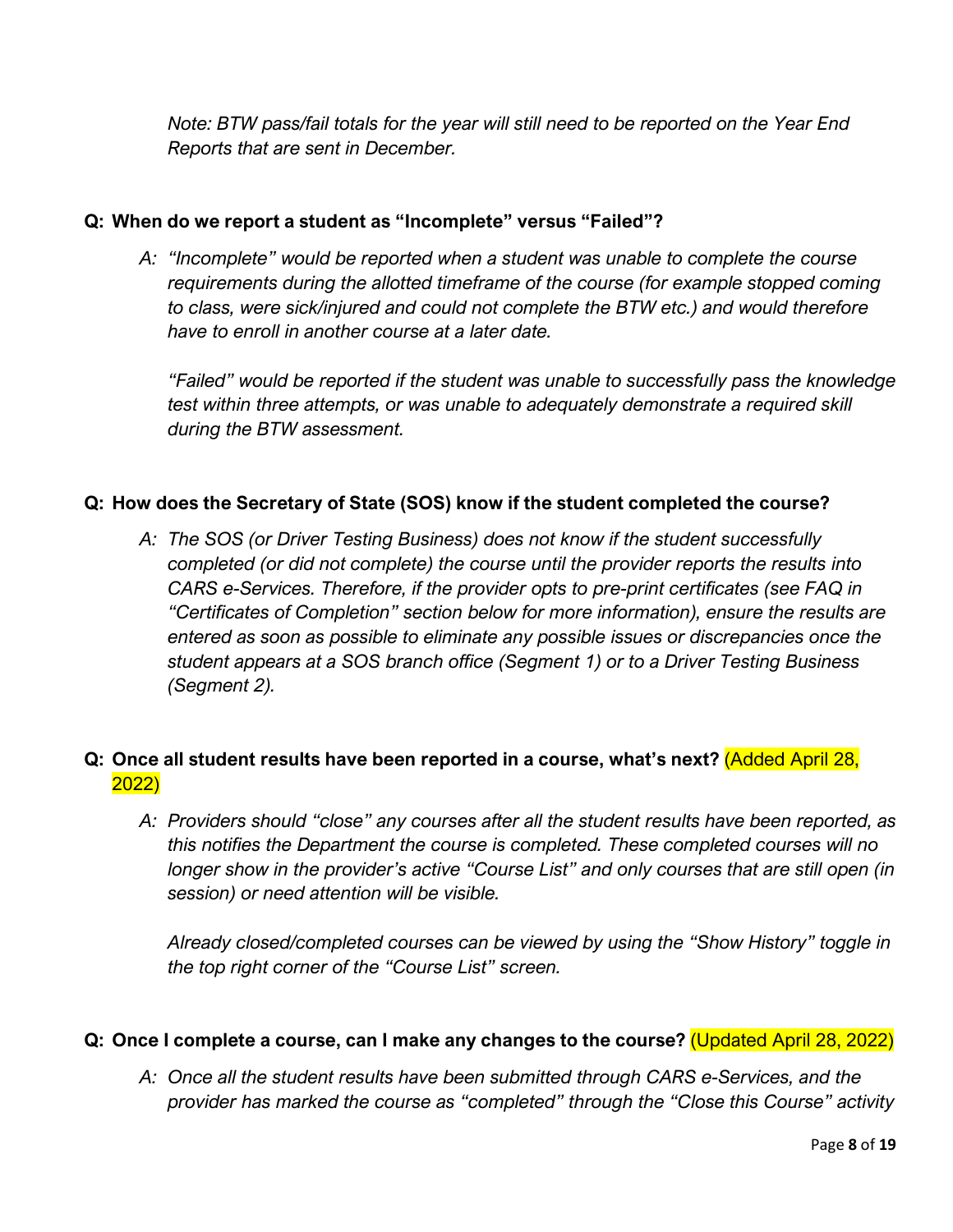*from the desired course menu, the provider will no longer be able to make changes to course data.* 

*If appropriate changes are needed (such as a student's name is misspelled, or a student was reported as "Passed" but should have been reported as "Failed"), providers can send an email to [DriverEd@Michigan.gov](mailto:DriverEd@Michigan.gov) with the Course Program Number requesting the course be re-opened so the necessary changes can be made.*

### **Q: Can the provider still see/search courses that have been closed?**

*A: A closed course will still be searchable after selecting the "Show History" in the top right corner of the provider's "Course List" page. The closed courses will appear in grey font. Using the "Filter" field will also help narrow the results when trying to locate an older course among all the closed and open courses displayed.*

*Within the closed course, the provider will only be able to view the information of the students who were enrolled and view the certificates for those students (to re-print replacements if needed).*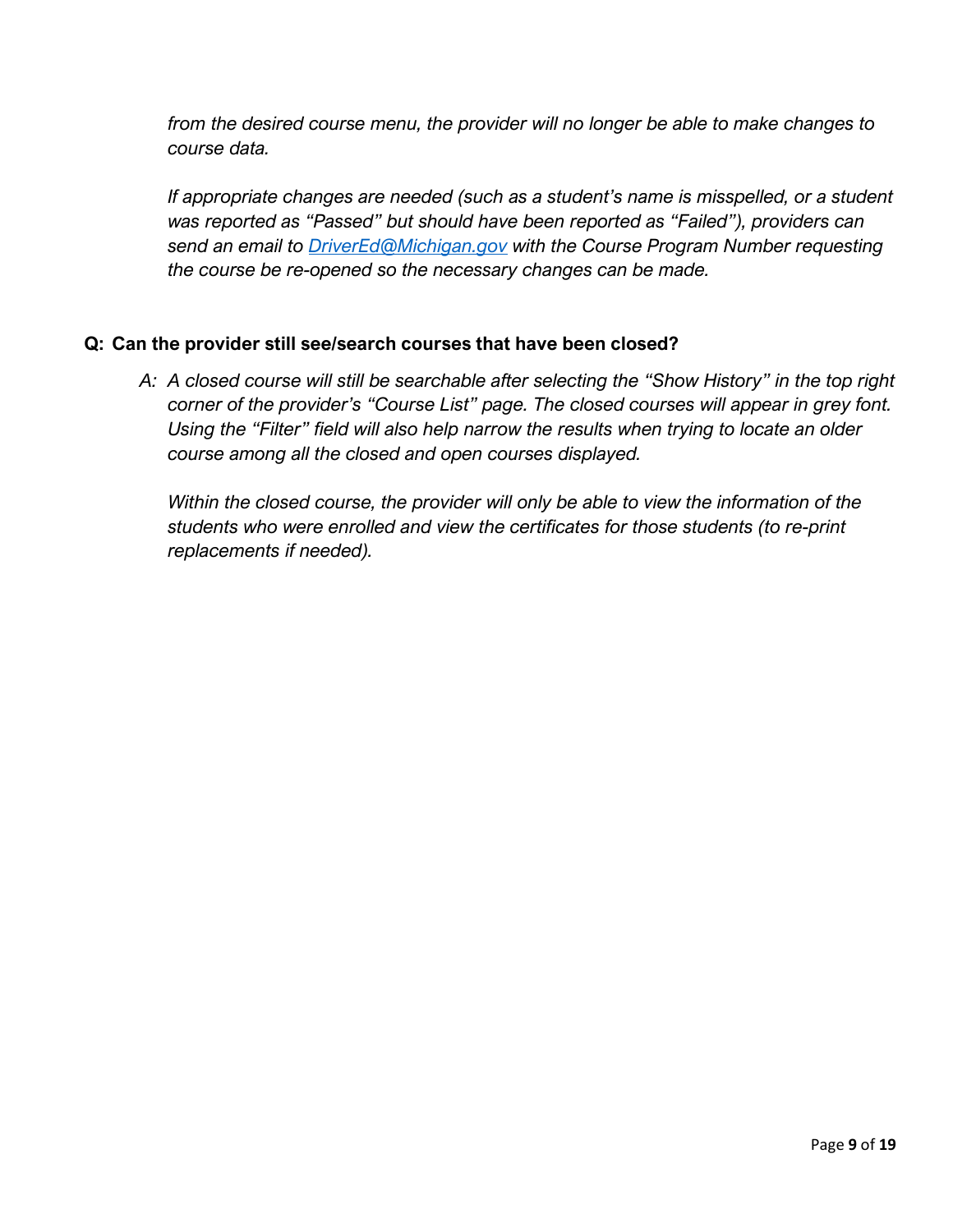# **Certificates of Completion**

# **Q: Does the provider need to present Certificates of Completion to students for courses completed in CARS e-Services?**

*A: Yes, providers are required to present each student with their Certificates of Completion upon completion of the course. The Segment 1 certificate must be presented to the Secretary of State branch office staff in order to issue a Level 1 license, and the Segment 2 certificate must be presented to the Driver Testing Business (along with the student's driving logs) so the testing business can confirm completion of the course in order to schedule a road test.*

## **Q: Can we pre-print certificates to issue to students on the day of their last classroom instruction (or BTW instruction)?**

*A: Yes, a provider can "pre-print" certificates to be handed to the student at the last class (or BTW) before submitting their results in e-Services. These "prior to results being entered" certificates are labeled as "Created" under the "View Completion Certificates" screen for the course, as those were created once the student was enrolled. These certificates will not have a course "Completion Date" visible on the pre-printed version, so the instructor is required to handwrite the "Completion Date" in the top left corner before it is handed to the student upon successfully completing their last classroom or BTW instruction (whichever is the final component needed to complete all course requirements).* 

*Ensure when reporting results into e-Services, that the SAME completion date is used as the one handwritten on the physical copy the student received so there is no discrepancy once it is presented to the branch office (Segment 1) or to the Driver Testing Business (Segment 2). As required, providers must enter the student results within 10 days of the student completing the course, but the sooner the better.* 

*Once student results are entered, those students' certificates will update from the "Created" ones to certificates designated under a "Passed" header of the "View Completion Certificates" screen for the course, and these WILL have a "Completion Date" populated on the certificates. If the provider ever needs to reprint a lost certificate for a student, or if the provider's business practice is to opt to wait to print certificates until after results are entered into e-Services, these "Passed" certificates will have the "Completion Date" already populated and will not need to be handwritten.*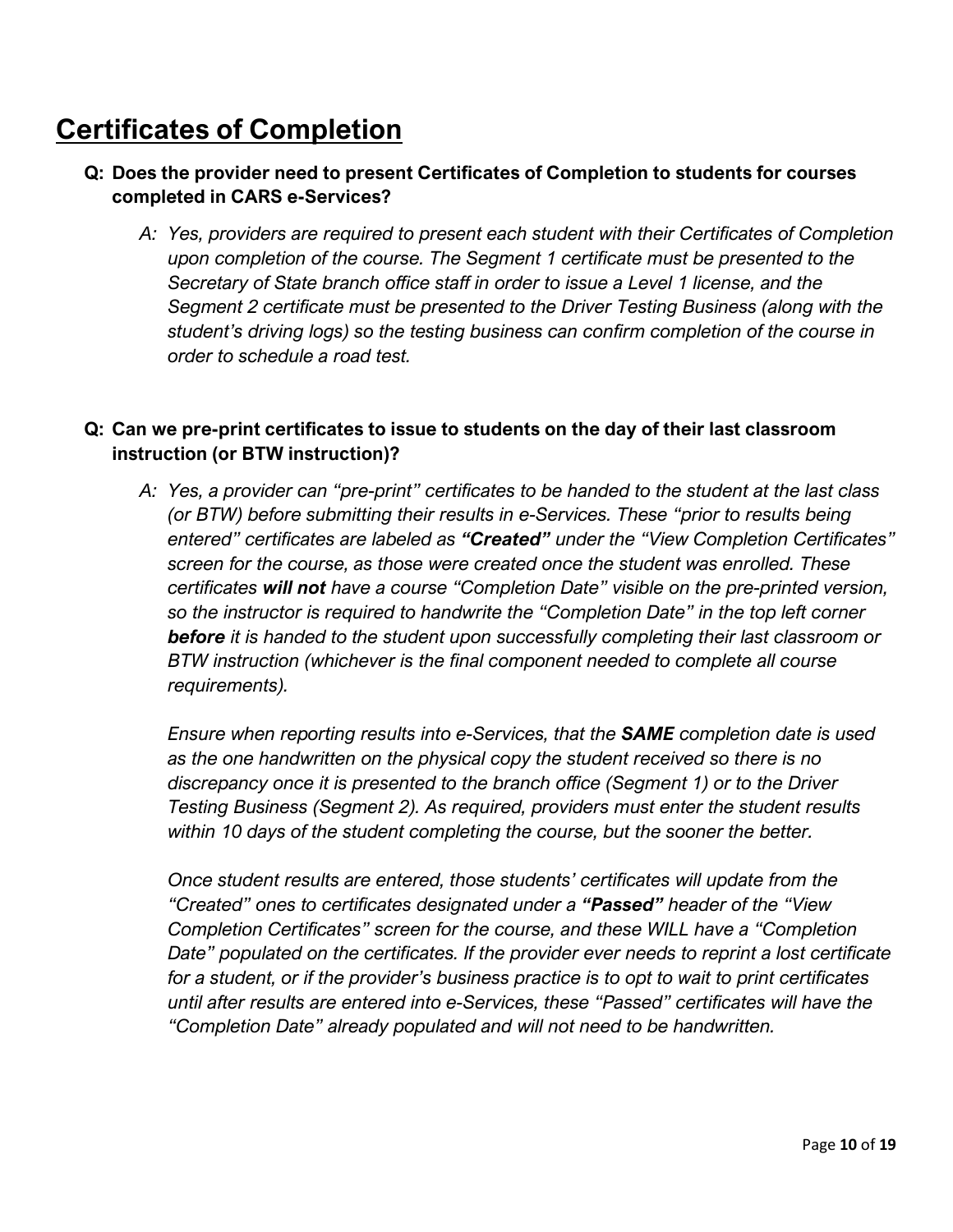### **Q: Is there a "mass print" option, instead of having to print them one-by-one?**

*A: Currently, there is no way to mass print student certificates.* 

*Hopefully, a "print all course certificates" function will be available soon. A request to add that option was submitted prior to rollout of the new CARS e-Services system but is still pending development at this time.*

### **Q: What about issuing replacement certificates?** (Updated June 2, 2021)

### *A: CARS e-Services Certificates*

*Replacement Segment 1 and Segment 2 certificates will be issued by the provider through CARS e-Services for students who received certificates from courses that were registered and completed through CARS e-Services (after March 16, 2021). The certificates will no longer be accessible or printable once the student turns 18 years of age.*

*There are two ways to view and re-print certificates for students under 18 in CARS e-Services:* 

- *1) Locate the course from the provider's "Course List" page (you can use the "Filter" field to search by program number) and select the "Manage this Course" hyperlink for the desired course, then select the "View Completion Certificates" hyperlink. If the course is already closed, click the "Show History" hyperlink to make ALL the provider's prior courses visible and searchable.*
- *2) From the Provider Account starting page, select the "More" hyperlink at the bottom (not the tab above). On the subsequent page that loads will be another "View Completion Certificates" hyperlink which enables the provider to search by the FULL NAME of the student (must include middle name). As long as the name is entered exactly as it appears on their certificate, a hyperlink will be displayed so the certificate can be viewed and re-printed.*

### *DES-001 and DES-002 Certificates*

*For students who were issued DES-001 or DES-002 certificates of completion pre-CARS e-Services (before May 15, 2021), providers may use their remaining stock ONLY to replace those lost or destroyed certificates. As these are replacing an old certificate that was issued prior to May 15, 2021, the date used on the replacement MUST be accurate with the date the student completed the course (do not use today's date). Providers must use a "replacement log" for record keeping purposes when a replacement is issued, exactly as was required in the past.*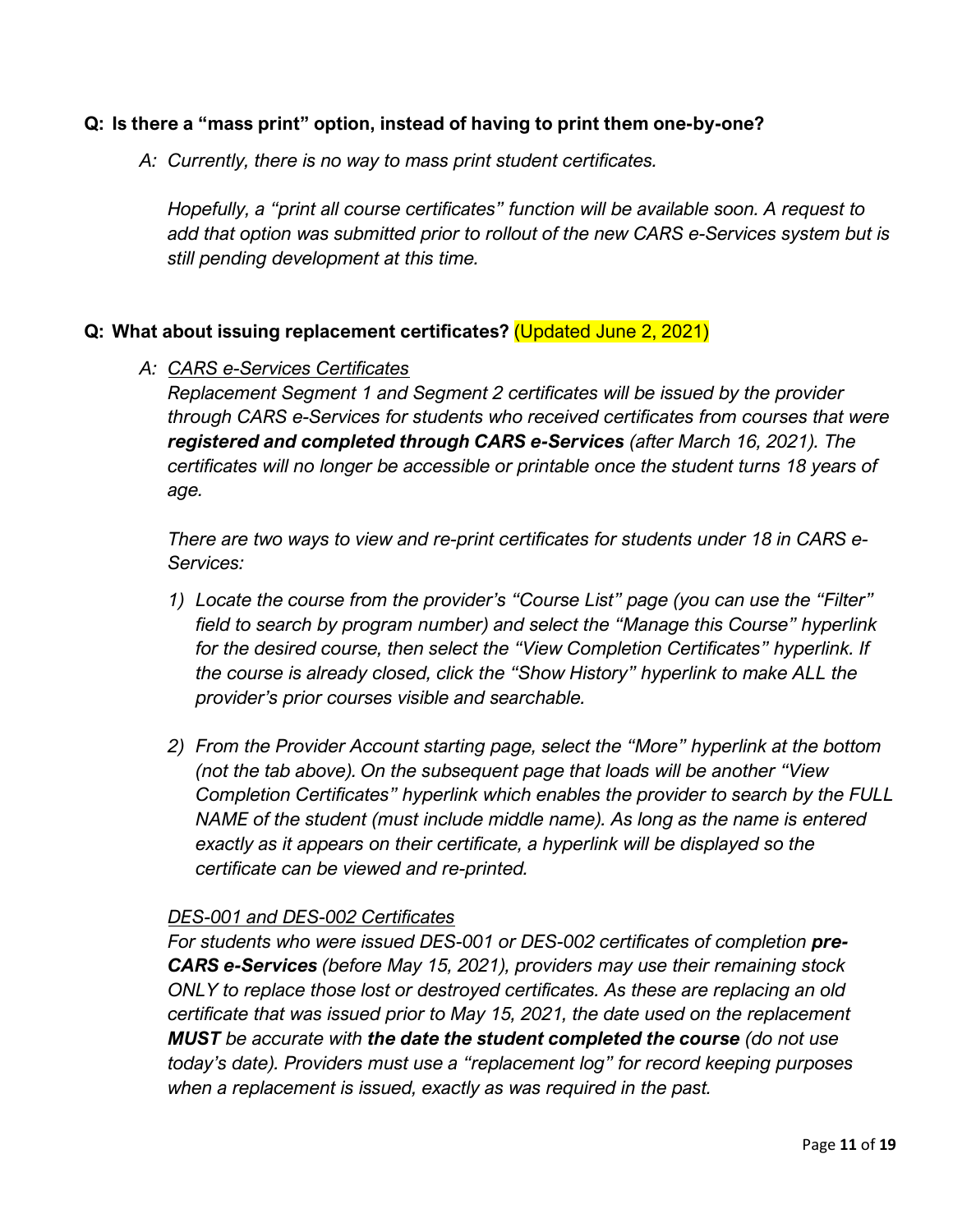*If providers run out of old DES-001 and DES-002 stock (or already returned their certificates), requests to replace a lost or destroyed certificate must be emailed by the provider to the Driver Education and Testing Section at [DriverEd@Michigan.gov](mailto:DriverEd@Michigan.gov) and include:*

- *Student's full name, date of birth and address*
- *Parent's email address*
- *Course start and end date*
- *Original certificate number that was issued*
- *Original certificate issue date*

*Once completion of the course is confirmed, the Driver Education and Testing Section will send a letter to the student's parents in lieu of the certificate of completion that can be presented to the branch office staff and/or Driver Testing Business.*

# **Q: Why is the Certificate number format different (EXM0000000000) to certificates issued a few weeks ago?**

*A: The certificate serial identifiers were recently updated April 14, 2021, from 8 numbers to the full 13-character serial identifiers that Secretary of State branch office staff are required to enter when issuing a Level 1 (or Level 2) driver's license. The numbers themselves have not changed and still match the student's previous certificate number that generated prior to April 14, the numbers are simply preceded by "EXM" and "zeros" until the 13-character total is met.* 

> *Old: 12345678 New: EXM0012345678*

*This change matches the serial identifier format that is stored within the system, and*  was updated to eliminate any problems when issuing new Level 1 GDL licenses when *only a partial portion of the serial identifier was used by branch staff.*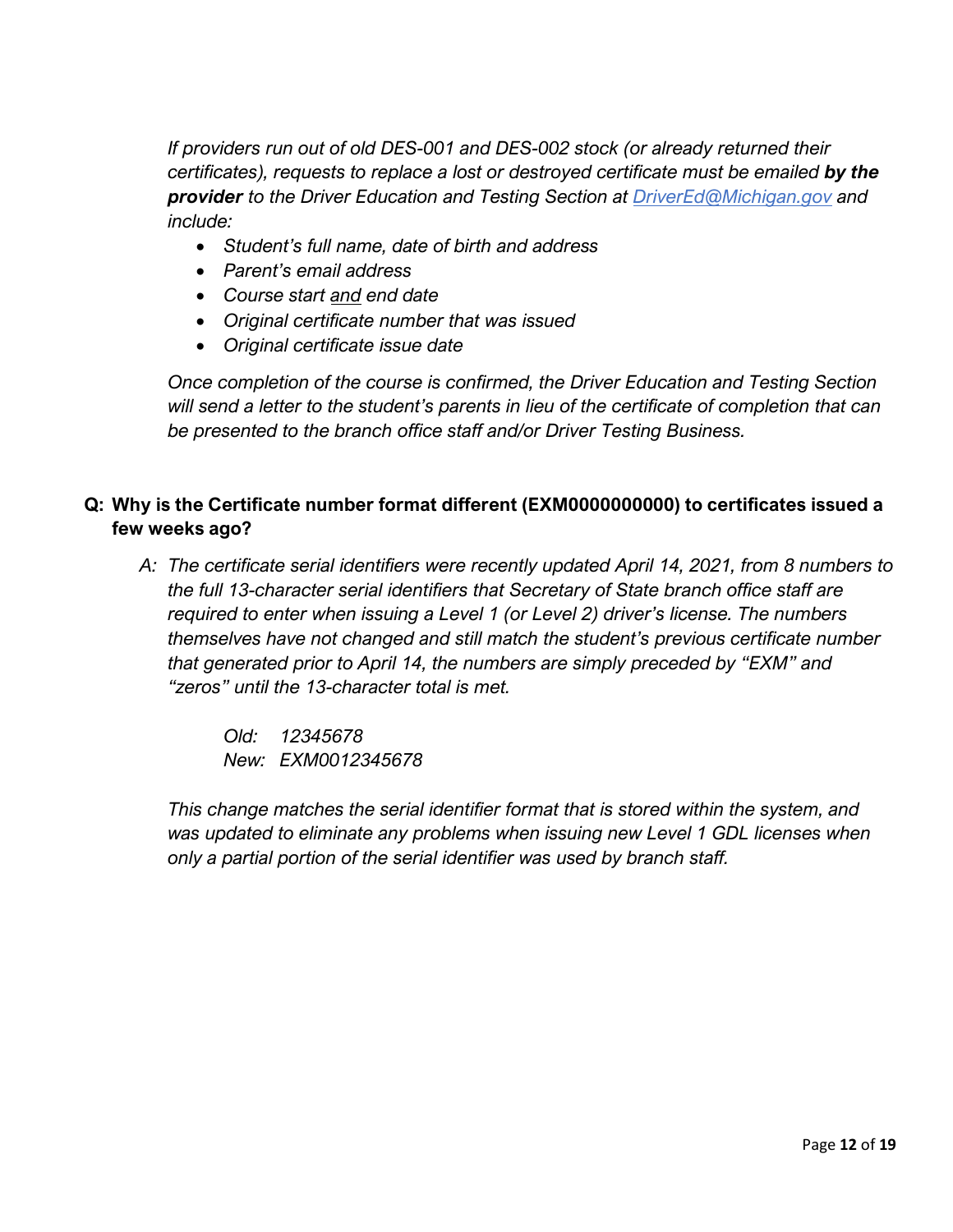# **Policies**

### **Q: Will there be any changes to the pink permit?**

*A: No, providers can continue to issue the Parent Driving Permit (Pink Permit) during Segment 1 courses once the student has completed at least 10 hours of classroom and 2 hours of behind-the-wheel instruction. There is no change.*

*Reminder: The permit is only valid if the student is enrolled in the Segment 1 course and should be retrieved from the student upon completion of the course (or if they leave the course prior to finishing). The expiration date entered on the permit cannot be more than three weeks after the classroom instruction portion has ended.*

### **Q: What about adults – anyone 18 or older?**

A: *The CARS e-Services system will not be used for adult driver education students (which includes teens who turn 18 before a course is completed).*

*Adults are eligible to participate in a Segment 1 courses; however, the adult cannot be enrolled through CARS e-Services as they are not eligible to receive a Segment 1 certificate of completion, as eligibility for the GDL program ends when a person turns 18. Therefore, participating adults will not have their information entered into CARS e-Services and the provider may only issue a letter of completion stating the adult student successfully completed the course (that the provider has created), and NOT a certificate. The provider is still required to maintain all records of ALL students, as detailed in Section 6 of the Record Keeping Requirements of the [Provider Manual.](https://www.michigan.gov/documents/sos/Driver_Education_Provider_Manual_184253_7.pdf)* 

### **Q: How do providers address make-up dates/classes?**

*A: Providers will need to modify the affected course information in CARS e-Services by adding additional rows to the bottom of the course schedule for any make-up classroom dates (and any snow day or other unforeseen cancellations to class dates as soon as they are known).*

*Keep in mind, before additional make-up classes can be added, the "Projected End Date" of the course may need to be extended if that date has already lapsed.*

*Please see this guide for more information: [Manage and Modify Courses.](https://www.michigan.gov/documents/sos/DEP_-_Manage_and_Modify_Courses_719155_7.pdf)*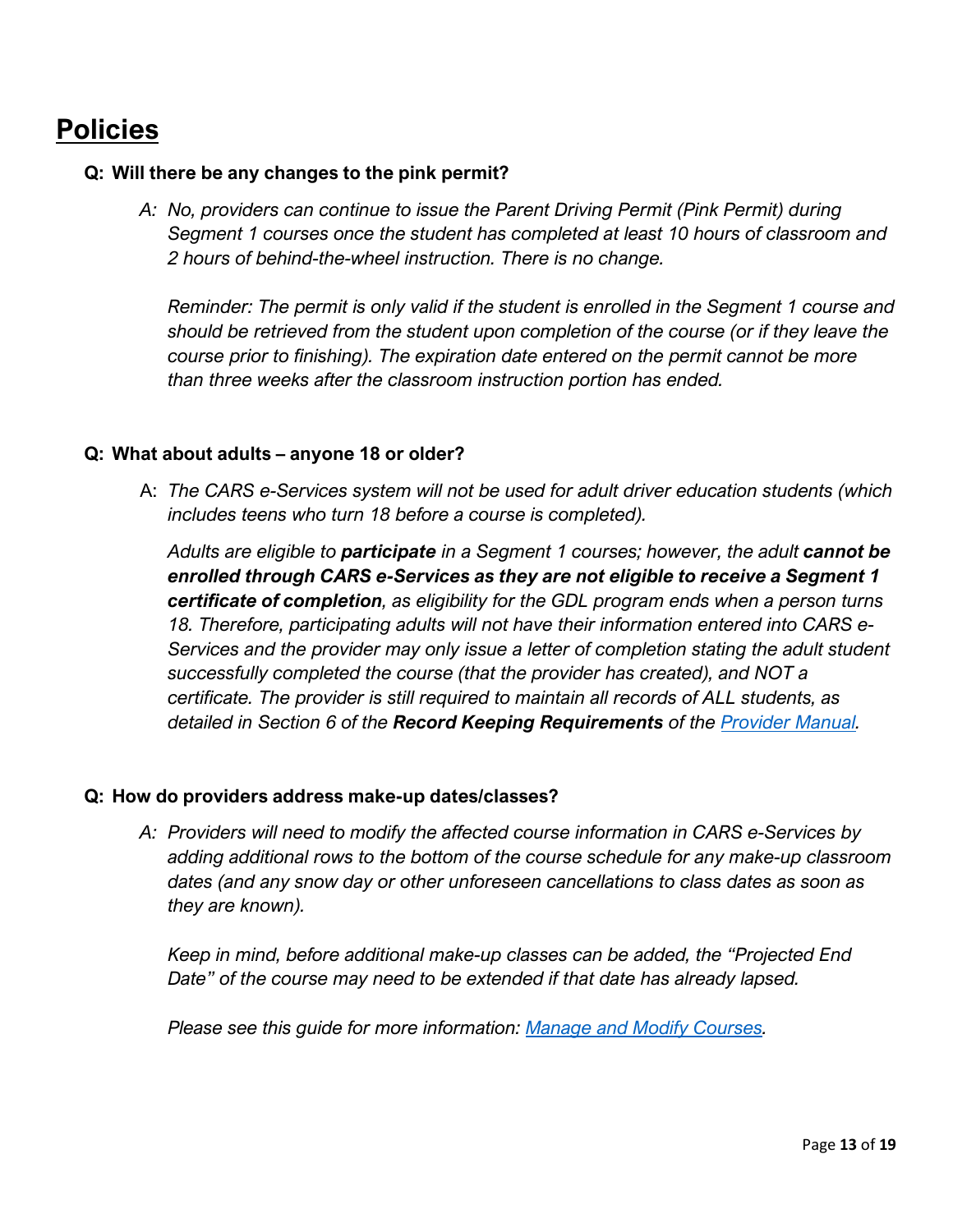### **Q: Do providers still need to keep the rest of the files/records as they did in the past?**

*A: Yes, a provider must still maintain all Record Keeping Requirements as detailed in Section 6 of the [Provider Manual.](https://www.michigan.gov/documents/sos/Driver_Education_Provider_Manual_184253_7.pdf)* 

*And as required by section 51 of the Driver Education Provider and Instructor Act [256.671(7)]: "A driver education provider shall maintain a record required under this act for not less than 4 calendar years after the student has ceased receiving instruction from the provider."*

#### **Q: Do we still have to submit a Program Completion report?**

*A: No, a provider will no longer have to submit a Program Completion report (or Program Request report) for Segment 1 or Segment 2 courses as the information those reports contained is now entered and stored in CARS e-Services and available to the Department in real-time.*

#### **Q: How does a provider print the course knowledge tests in CARS e-Services?**

*A: The printable web-based knowledge tests for Segment 1 and Segment 2 courses are still accessed by using the [Solutions Thru Software \(STS\) website.](http://www.stsetest-exam.com/wts.dll) The knowledge tests are not accessible in CARS e-Services as the Department of State is still contracted with STS to maintain and deliver the tests through their system.*

*Reminder: Providers MUST use Internet Explorer to access the STS website, it will not work with other browsers. Providers cannot use the same tests for more than twelve months. After twelve months, new tests should be generated. Each instructor must administer at least two unique tests that are evenly distributed to the students in class.* 

*For additional information on the web-based knowledge tests, refer to Section 4 of the [Provider Manual,](https://www.michigan.gov/documents/sos/Driver_Education_Provider_Manual_184253_7.pdf) and Section 6 of the [Driver Education Curriculum Guide.](https://www.michigan.gov/documents/sos/DES_-_201_Driver_Education_Curriculum_Guide_215706_7.pdf)*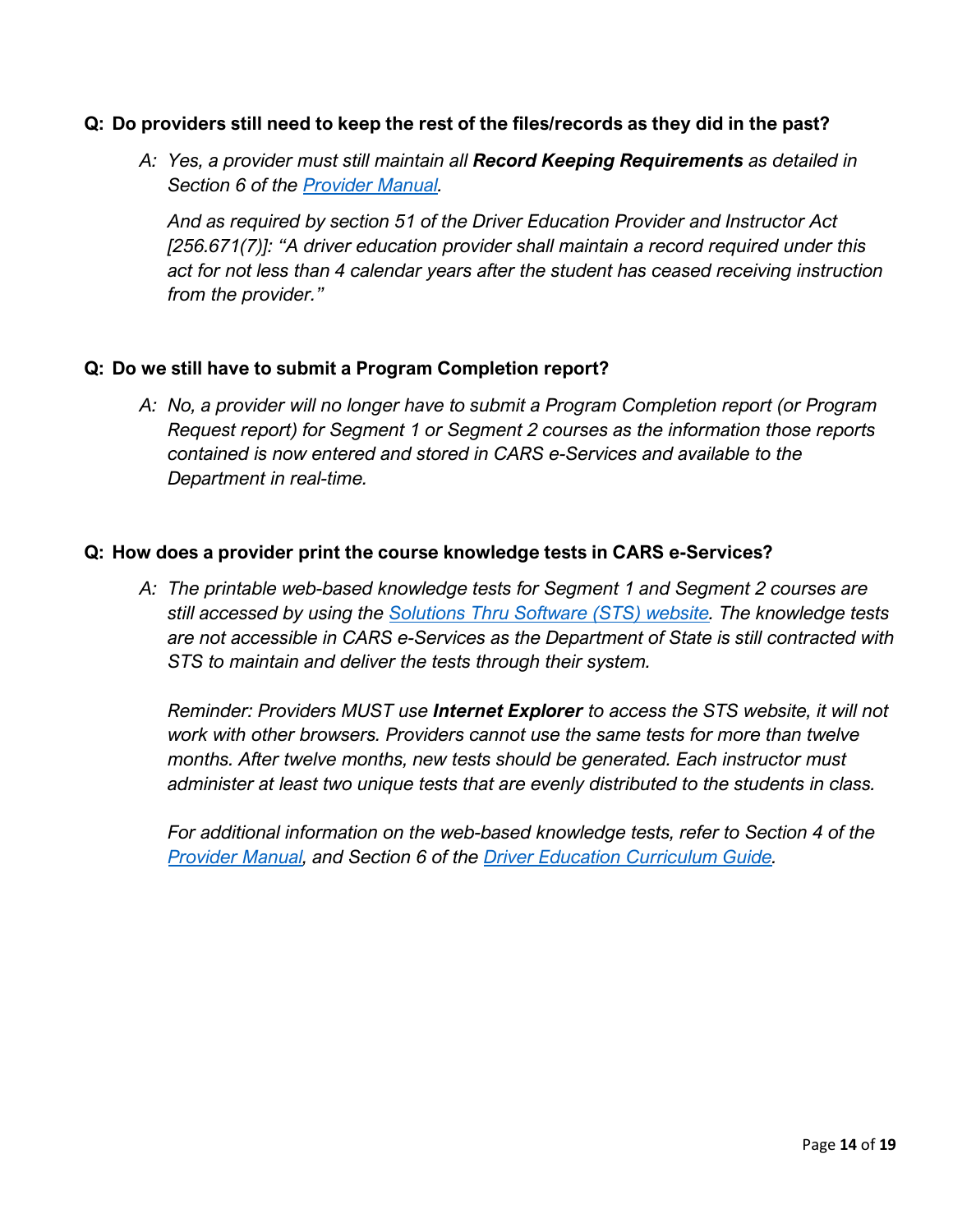# **CARS e-Services Accessibility Questions**

### **Q: What is "MILogin"?**

*A: MILogin is the state of Michigan Identity Management solution that allows users the ability to access many state services and systems online, across multiple departments, using a single user ID and password.*

*For example, if you currently access CHAMPS, MCIR, MDOS e-Services (CARS), MiBridges, MiSACWIS, Michigan Treasury Online (MTO), or any of the other business online services and applications, they are all leveraging MILogin accounts. Please use your user ID and password from those systems to log into the MILogin portal, instead of creating a new account.*

*If you are an individual or Michigan resident, and applying for state unemployment benefits, accessing Department of Health and Human Services MI Bridges application, renewing your vehicle registration with the Secretary of State, or purchasing DNR fishing or hunting licenses, you will be using "MILogin for Citizens" portal.*

*If you represent a business, or an organization, and are accessing one of the hundreds of state services available to Michigan businesses, you will be directed to use "MILogin for Third Party".*

*For more information on the MILogin services, visit [www.Michigan.gov/MILogin.](http://www.michigan.gov/MILogin)* 

### **Q: How do we get to the login page for CARS e-Services ("MILogin for Third Party")?**

- *A: There are a few ways to get to the login page:*
	- *1. From the [www.Michigan.gov/DriverEd](http://www.michigan.gov/DriverEd) website, select the CARS e-Services image near the bottom of this initial page, which will load the Online Services page.*
	- *2. From the [www.Michigan.gov/SOS](http://www.michigan.gov/SOS) site (and on any page of the Secretary of State website), select the "Online Services" hyperlink located in the thin white banner at the very top of the page.*
	- *3. From [www.ExpressSOS.com,](http://www.expresssos.com/) which leads directly to the Online Services page.*

*Once the Online Services page is accessed using options 1 through 3 above, locate the "Business Services" panel with two individuals shaking hands and select the "Driver Education and Testing Businesses" hyperlink to access the different "MILogin for Third Party" options.*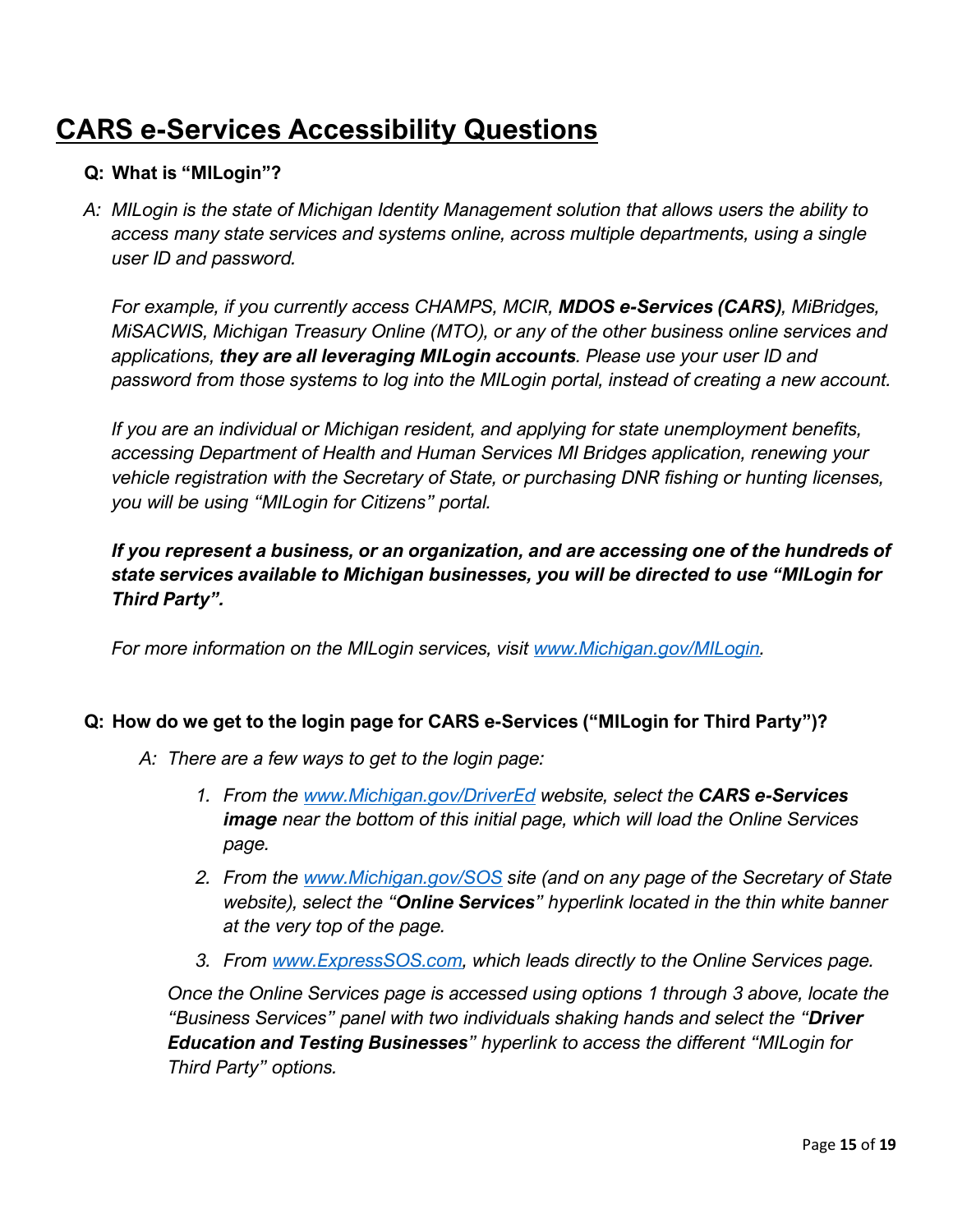- **Q: I have instructors (or office staff) that need to have access to the provider account in CARS e-Services to be able to add segment 1 and 2 courses, enroll students and report student results. The system states our provider account has already reached the maximum number of users, what do we do?** 
	- *A: A provider can have TWO Account Manager profiles associated to the provider account (typically the owners/designated representatives), and TEN Additional User profiles (which are usually instructors/office staff).*

*The Account Manager profile has more options to modify the provider account (change business address, business contact information, owners etc.) while an Additional User will have limited abilities. The Additional User will; however, be able to access ALL the activities to add and modify Segment 1 and 2 courses, add and report student results and print completion certificates.* 

*An Account Manager must request an authorization code for the Additional User by logging into their CARS e-Services account, and from the Provider Account starting page select the "More" hyperlink below (not the "More" tab above). From this new page there is a hyperlink at the bottom to "Add User Access", and they can enter the user's name and email address to generate an authorization code on their behalf which will be emailed to the email address entered here.* 

*Once the Additional User receives their authorization code by email, they can log into their "MILogin for Third Party" username (if they don't have one, they must first create one. Most instructors may already have one and can use that existing username – please DO NOT create another one). Once the Additional User is logged in, they can follow [this guide](https://www.michigan.gov/documents/sos/Driver_Education_Provider_Instructions_New_Users_718930_7.pdf) to use the authorization code to link the provider account to their "MILogin for Third Party" CARS e-Services profile.*

# **Q: I am having issues logging into my "MILogin for Third Party" username to access CARS e-Services. It says I am locked out and resetting my password did not work. How can I fix this?**

*A: "MILogin for Third Party" usernames can become inactive if the user has not logged in for over a year. It can also become inactive if the individual created a second (or third) "MILogin for Third Party" username and used the same email address or phone number. When the "Forgot Password" hyperlink is used in these situations, MILogin cannot reset the password as the same email address or phone number is tied to multiple accounts and ends up inactivating all of them as it cannot isolate which username is being reset.*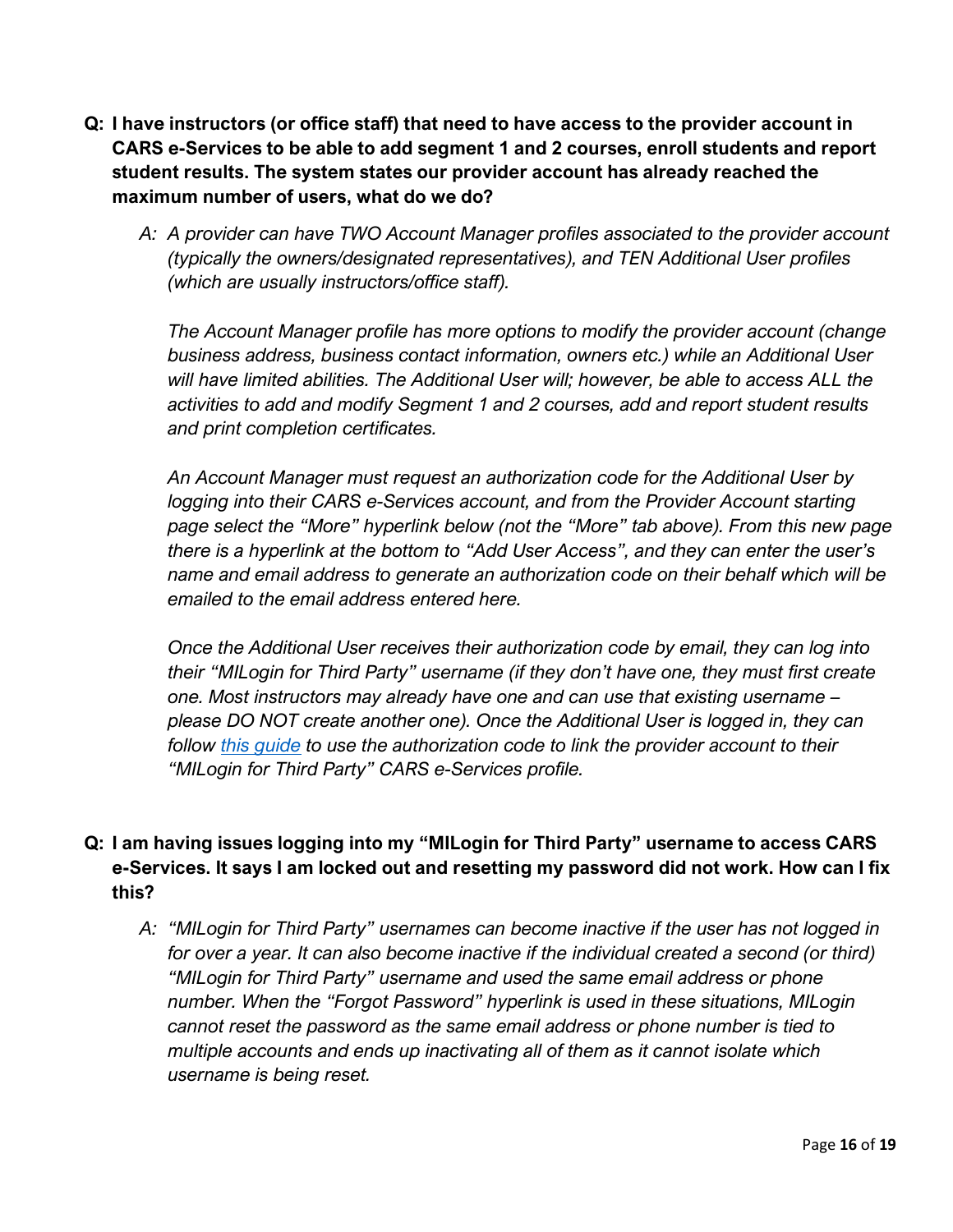# *If your MILogin account is inactive, please DO NOT create another account.*

*Contact the following Departments to resolve the issue, as it must be corrected by the help desk staff for you to log in again:* 

- *Department of Technology, Management and Budget (DTMB) 1-877-932-6424*
- *Michigan Department of State Information Center (DSIC) 1-888-SOS-MICH (1-888-767-6424)*
- *And on a limited basis, the Driver Education and Testing Section does have a staff member who can assist with certain login issues when they are available.*

*You can also refer the [MILogin Help Page](https://milogintp.michigan.gov/uisecure/tpselfservice/anonymous/help) for more information.*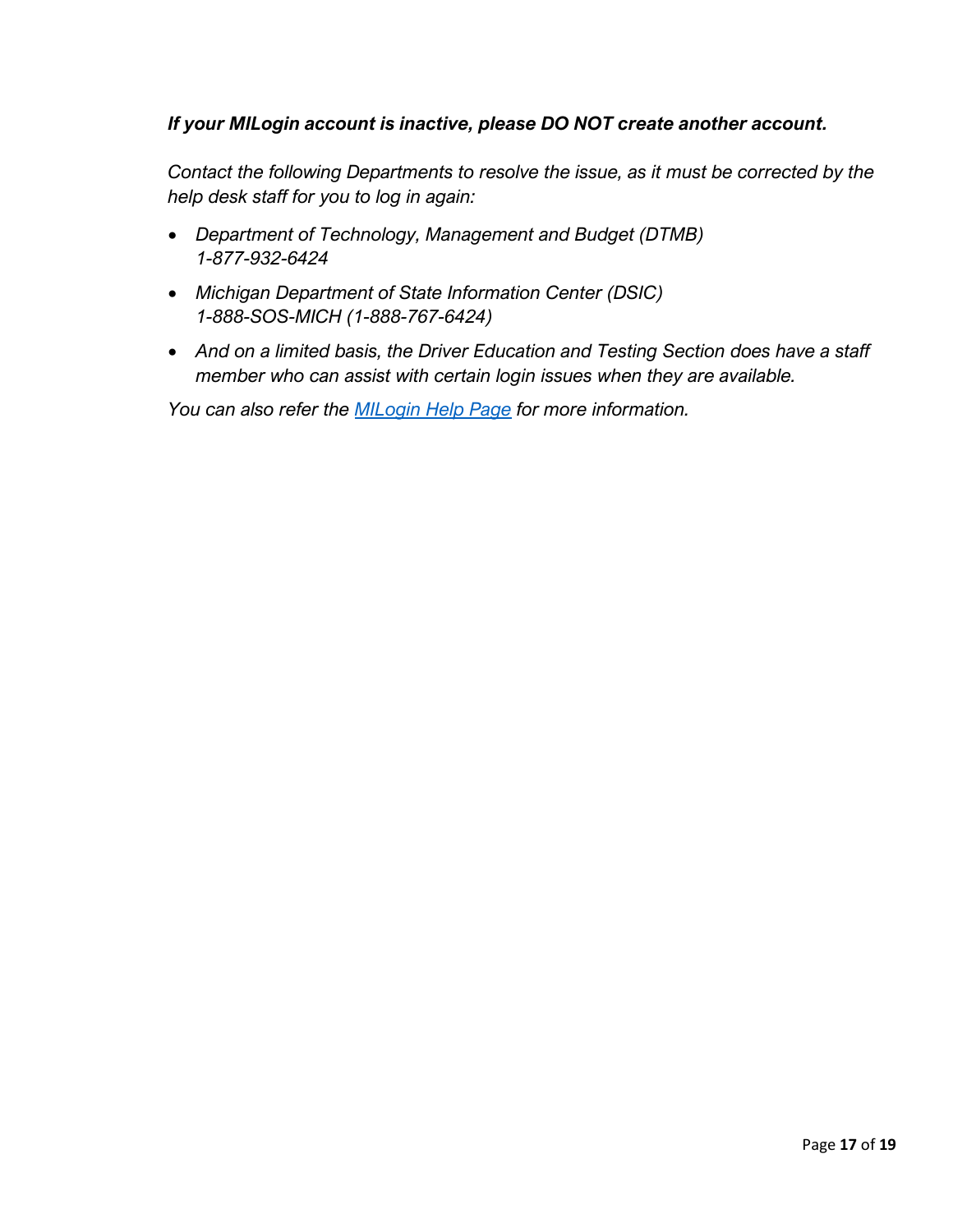# **General Questions**

### **Q: What are the license fees?**

*A: The branch office will collect a \$25.00 fee at the time the teen applies for their GDL Level 1 license (\*see FAQ below). There are no additional charges when the teen progresses to their Level 2 or Level 3.*

*If the teen applies for an Enhanced GDL Level 1 license at the time of application, the branch office will collect a \$45.00 fee. There are no additional charges when the teen progresses to their Level 2 or Level 3.*

# **Q: Does a Segment 2 student still need to return to a Secretary of State (SOS) branch office to be issued their Level 2 license?**

*A: It depends on whether the student has an older Level 1 paper permit versus the new Level 1 GDL hard card photo license.*

*If the student has the older Level 1 paper permit, they MUST return to the SOS branch to pay the \$25.00 license fee, present their Segment 2 Certificate of Completion, Driving Skills Test Receipt and have their picture taken.*

*If the student has the new Level 1 GDL hard card photo license, they do not return to the SOS branch and will upgrade to the Level 2 status automatically (a letter is sent to the student notifying them of the upgrade) once all of the requirements have been met:*

- *Be at least 16 years old.*
- *Passed a Segment 2 course.*
- *Had a Level 1 license for a minimum of six months.*
- *Passed a Driving Skills Test.*
- *Have no convictions, civil infractions, license suspensions or at-fault crashes 90 days preceding being eligible for Level 2.*

# **Q: How does a Segment 2 student with a new Level 1 GDL hard card license verify they've upgraded to the Level 2 GDL?**

*A: The student will receive a letter in the mail once they've met the requirements to upgrade to the Level 2 GDL (see requirements in FAQ above).* 

*Any student with a new Level 1 GDL hard card (upgrading to Level 2 after passing their driving skills test) can also go to CARS e-Services to check on the status. The student*